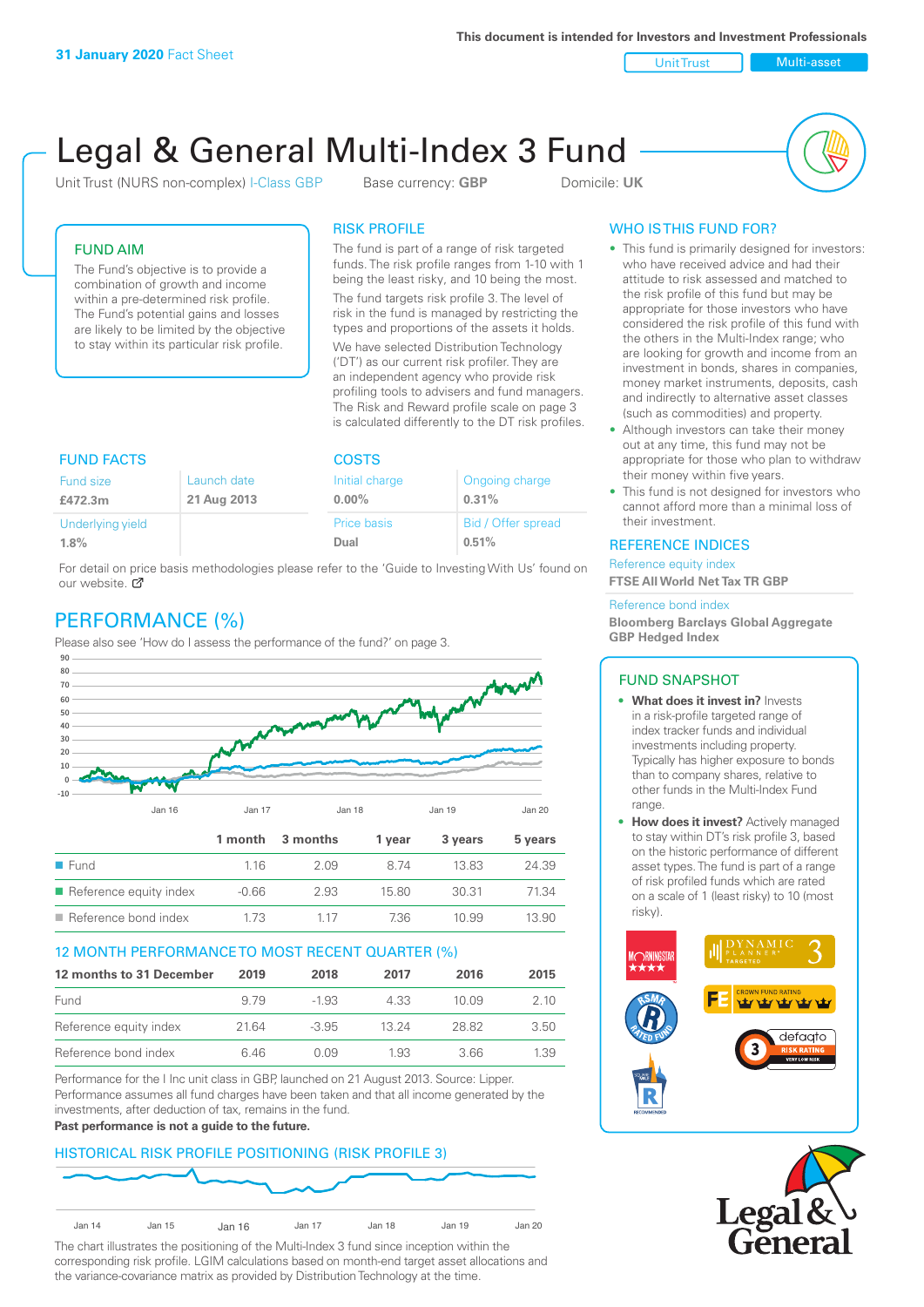# Legal & General Multi-Index 3 Fund

Unit Trust (NURS non-complex) I-Class GBP

# PORTFOLIO BREAKDOWN

All data source LGIM unless otherwise stated. Totals may not sum due to rounding.





#### FUND MANAGERS

The fund managers have responsibility for managing the multi-index fund range. They are part of the Multi-Asset Funds (MAF) team in LGIM. This team focuses on designing and managing multi-asset funds that are tailored to match the specific objectives of various client types. The team sits within a wider Asset Allocation team which combines both depth of experience with a broad range of expertise from different fields, including fund management, investment consulting and risk management roles.

# TOP 10 HOLDINGS (%)

| L&G Global Inflation Linked Bond Index Fund                      | 11.2 |
|------------------------------------------------------------------|------|
| L&G Sterling Corporate Bond Index Fund                           | 10.6 |
| L&G All Stocks Gilt Index Trust                                  | 10.0 |
| <b>LGIM Global Corporate Bond Fund</b>                           | 8.3  |
| L&G US Index Trust                                               | 6.0  |
| L&G Short Dated Sterling Corporate Bond Index Fund               | 5.2  |
| L&G UK Index Trust                                               | 5.0  |
| L&G Emerging Markets Government Bond (US\$) Index Fund           | 4.5  |
| L&G Emerging Markets Government Bond (Local Currency) Index Fund | 3.5  |
| L&G Japan Index Trust                                            | 3.4  |

**Important:** Due to exceptional market conditions, spreads are currently volatile and may be higher than indicated. To see the latest spread visit www.legalandgeneral.com/ chargesandfees  $\sigma$